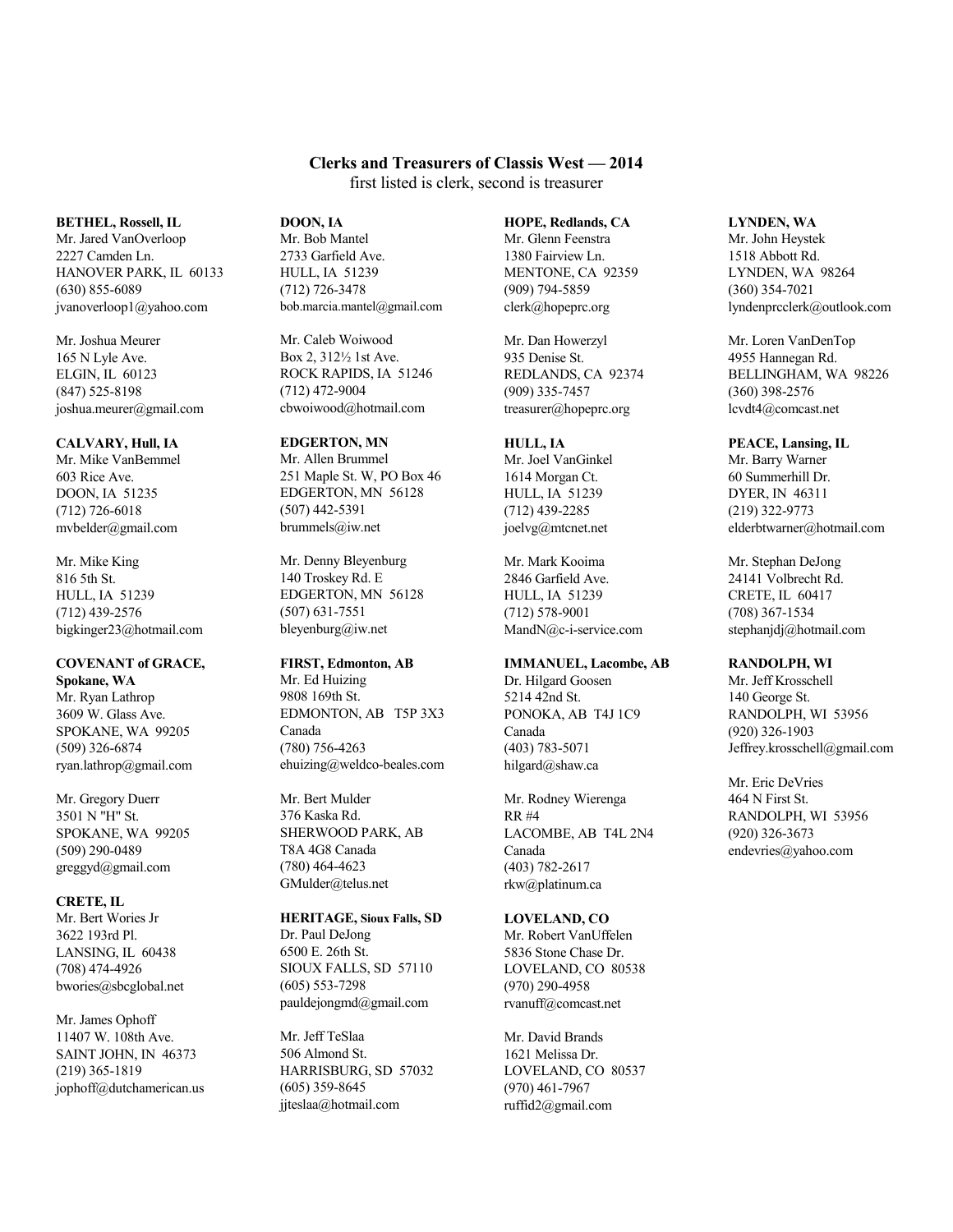We have received from each of the PR churches the updated information for the 2014 Yearbook of the PRC. Because the Yearbook is part of the Acts of Synod, you will not see it till sometime in August. Thought you might like to have, before that time, at least a list of the current clerks and treasurers, with their contact information. That list is attached.

Note to clerks: Thanks for sending us a copy of your 2014 church directory. Much appreciated!

Thanks, Don Doezema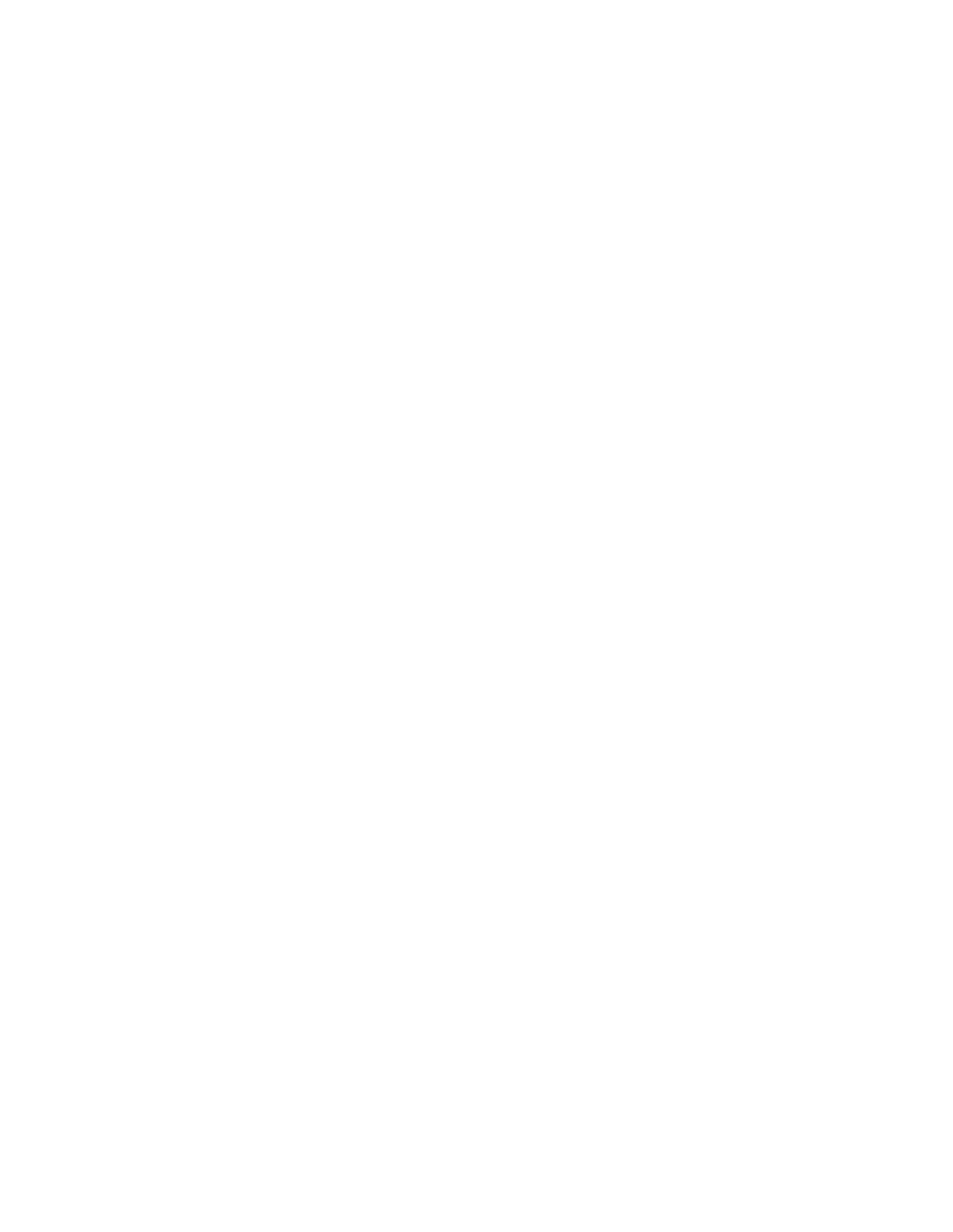# **Clerks and Treasurers of Classis East — 2014**

first listed is clerk, second is treasurer

#### **BYRON CENTER, MI**

Mr. Leroy DeVries 2090 72nd St. SW BYRON CENTER, MI 49315 (616) 878-0075 ldevries@henrymast.com

Mr. Bradley DeVries 4510 Blackfoot Dr. GRANDVILLE, MI 49418 (616) 532-9319 brad\_dv@sbcglobal.net

# **CORNERSTONE, Dyer, ID**

Mr. Tom Venhuizen 1692 185th St. LANSING, IL 60438 (708) 418-5624 venzn@aol.com

Mr. Joel Holleman 2910 E. Brunswick Rd. BEECHER, IL 60401 (708) 946-1732 brholleman@hotmail.com

**FAITH, Jenison, MI** Mr. Peter VanDerSchaaf 1451 Broadview Dr. JENISON, MI 49428 (616) 457-6605 vanderschaafp@gmail.com

Mr. Bill VanOverloop 7468 Russel Dr. HUDSONVILLE, MI 49426 (616) 669-1504 vanoverw1@hotmail.com

**FIRST, Grand Rapids, MI** Mr. Bob Faber 2759 Alger St. SE GRAND RAPIDS, MI 49546 (616) 942-7038 bob.faber@hotmail.com

Mr. Dwight Quenga 4174 Riverbend Dr. SW GRAND RAPIDS, MI 49534 (616) 453-2979 dfquenga@gmail.com

# **FIRST, Holland, MI**

Mr. Jack Warner 3574 Fawn View Dr. ZEELAND, MI 49464 (616) 772-2210 jack.warner@hollandprc.org

Mr. Jeff Baatenburg 146 S. River Ave. HOLLAND, MI 49423 (616) 610-9991 jlbaat@hotmail.com

# **GEORGETOWN,**

**Hudsonville, MI** Mr. Gerald Kuiper 4830 Greenmoor Ct. HUDSONVILLE, MI 49426 (616) 690-2023 geraldkuiper17@gmail.com

Mr. Justin Visser 4125 Crestlane Dr. HUDSONVILLE, MI 49426 (616) 340-2880 JVisser33@gmail.com

# **GRACE, Standale, MI**

Mr. Larry Meulenberg O-342 Begole St. SW GRAND RAPIDS, MI 49534 (616) 893-6289 larry.meulenberg@speedwrench. com

Mr. Tom VanDenTop 4234 Cleveland St. E COOPERSVILLE, MI 49404 (616) 485-9746 erikavdt@gmail.com

# **GRANDVILLE, MI**

Mr. Dan Key 3536 Greenfield Ln. HAMILTON, MI 49419 (269) 751-8074 dmkey@frontier.com

Mr. Andy Bylsma 4545 Hall St. SW GRAND RAPIDS, MI 49534 (616) 822-4450 andy@steenland.com

#### **HOPE, Grand Rapids, MI**

Mr. David Moelker 3886 Tall Oak Ct. SW GRAND RAPIDS, MI 49534 (616) 453-7077 dvdmoelk@sbcglobal.net

Mr. Jon Kamps 4084 Riverbend Dr. SW GRAND RAPIDS, MI 49534 (616) 291-0714 jkcbuilt@gmail.com

# **HUDSONVILLE, MI**

Mr. Rich Feenstra 5273 16th Ave. HUDSONVILLE, MI 49426 (616) 669-5626 Richfeenstra@sbcglobal.net

Mr. Brandon VanOverloop 6311 Summerhill Dr. HUDSONVILLE, MI 49426 (616) 669-4816 brandon.vanoverloop@ speedwrench.com

# **KALAMAZOO, MI**

Mr. Dan Kiel 2451 N 3rd St. KALAMAZOO, MI 49009 (269) 544-4826 daniel.kiel@sbcglobal.net

Mr. Brad Kiel 2326 Tamarack St. KALAMAZOO, MI 49006 (269) 348-7515 bradandsarahkiel@yahoo.com

# **PROVIDENCE,**

**Hudsonville, MI** Mr. Dann Heyboer 7476 Eastlane Ave. JENISON, MI 49428 (616) 457-0371 clerkprovidenceprc@gmail.com

Mr. Nate VanOverloop 6950 Old Lantern Dr. SE CALEDONIA, MI 49316 (616) 803-0792 nvanoverloop@atlasroofing.com

# **SOUTHEAST,**

**Grand Rapids, MI** Mr. Gerald VanBaren 3500 Buttrick Ave. SE ADA, MI 49301 (616) 682-0086 gvb@unssw.com

Mr. Tyler Pipe 3289 Townsend Ave. NE GRAND RAPIDS, MI 49525 (616) 881-9543 Tyler.pipe@royaltechnologies.com

# **SOUTHWEST,**

**Wyoming, MI** Mr. Dirk Westra 1959 Collingwood Ave. SW WYOMING, MI 49519 (616) 249-3785 dirkwestra89@gmail.com

Mr. Jeff Potjer 8703 Willow Run Dr. JENISON, MI 49428 (616) 662-4099 jeffrey.c.potjer@jci.net

# **TRINITY, Hudsonville, MI**

Mr. Doug Pastoor 3976 Glenview Ct. HUDSONVILLE, MI 49426 (616) 662-3805 doug@gvbmco.com

Mr. Marc Velthouse 3385 VanBuren St. HUDSONVILLE, MI 49426 (616) 890-6332 mvelthouse@etnasupply.com

# **WINGHAM, ON Canada**

Mr. Jim Siertsma RR 1 AUBURN, ON N0M 1E0 Canada (519) 526-7417 jrsiert@bmts.com

Mr. Allan Kikkert RR 3 AUBURN, ON N0M 1E0 Canada (519) 529-3140 [ackikkert@hurontel.on.ca](mailto:ackikkert@hurontel.on.ca)